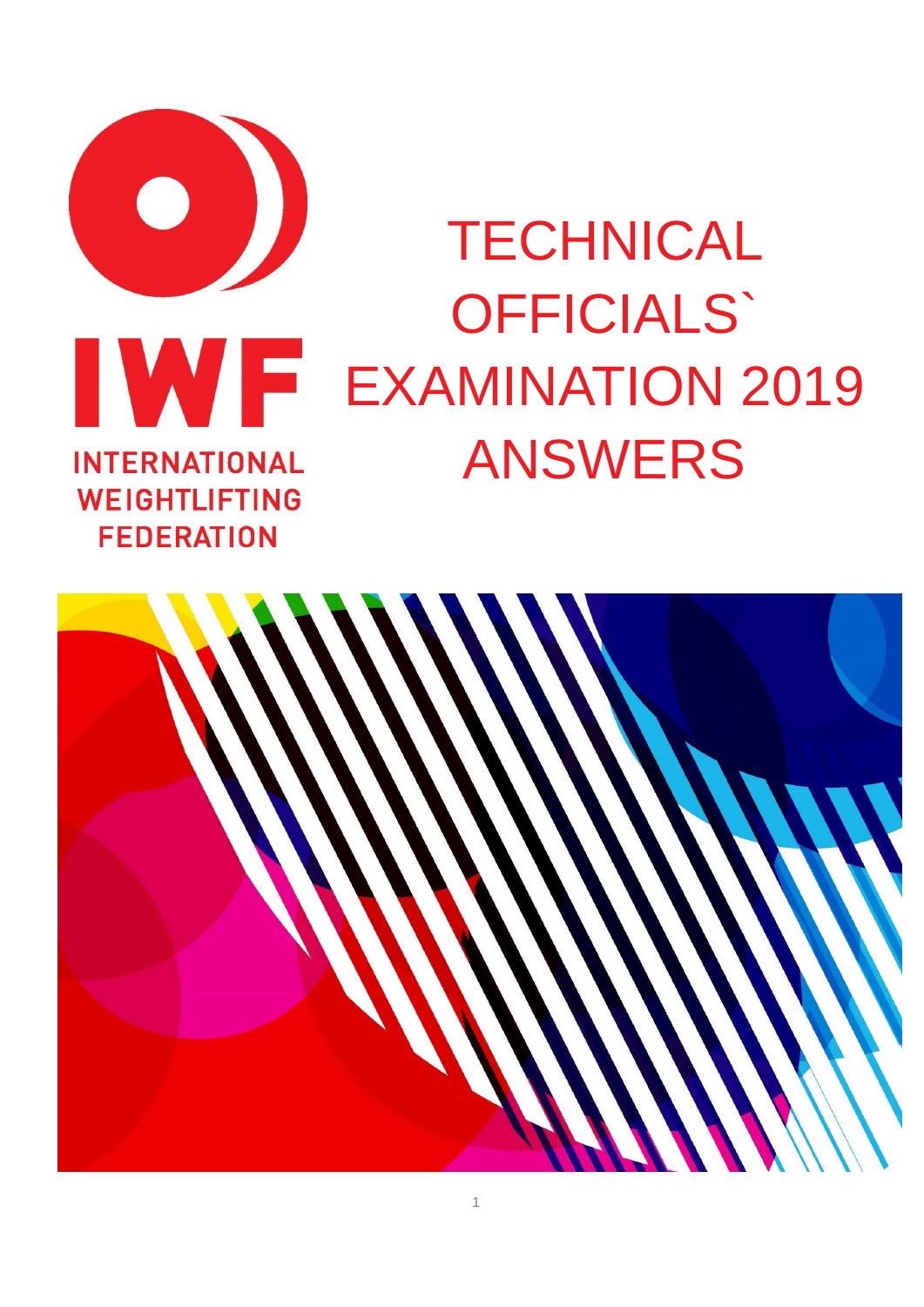# **IWF TECHNICAL OFFICIALS' EXAMINATION 2019**

## **ANSWERS**

| Q.1  | b                               | Q.2              | False        | Q.3            | C           |
|------|---------------------------------|------------------|--------------|----------------|-------------|
| Q.4  | False                           | Q.5              | b            | Q.6            | $\mathsf b$ |
| Q.7  | b                               |                  |              |                |             |
| Q.8  | 15 (Senior World Championships) |                  |              |                |             |
|      | 15 (Junior World Championships) |                  |              |                |             |
|      | 13 (Youth World Championships)  |                  |              |                |             |
| Q.9  | b                               | Q.10             | $\mathbf{C}$ |                |             |
| Q.11 | Junior / Senior                 | 55               | 61           | 67             | 73          |
|      |                                 | 81               | 89           | 96             | 102         |
|      |                                 | 109              | $+109$       |                |             |
|      | Youth                           | 49               | 55           | 61             | 67          |
|      |                                 | 73               | 81           | 89             | 96          |
|      |                                 | 102              | $+102$       |                |             |
| Q.12 | Junior / Senior                 | 45               | 49           | 55             | 59          |
|      |                                 | 64               | 71           | 76             | 81          |
|      |                                 | 87               | $+87$        |                |             |
|      | Youth                           | 40               | 45           | 49             | 55          |
|      |                                 | 59               | 64           | 71             | 76          |
|      |                                 | 81               | $+81$        |                |             |
| Q.13 | a                               |                  |              |                |             |
| Q.14 | C                               | Q.15             | <b>True</b>  | Q.16           | b           |
| Q.17 | с                               | Q.18             | $\mathbf{c}$ | Q.19           | a           |
| Q.20 | a                               | Q.21             | False        | Q.22           | a           |
| Q.23 | b                               | Q.24             | a            | Q.25           | a           |
| Q.26 | False                           |                  |              |                |             |
| Q.27 | 400 (Width)                     | 400 (Length)     |              | 10 (Height)    |             |
| Q.28 | 20 (Men's bar)                  | 15 (Women's bar) |              | 2.5 (1 Collar) |             |
| Q.29 | C                               | Q.30             | a            |                |             |
| Q.31 | <b>Red (25kg)</b>               | Blue (20kg)      |              | Yellow (15kg)  |             |
|      | Green (10kg)                    | White (5kg)      |              | Red (2.5kg)    |             |
|      | Blue (2kg)                      | Yellow (1.5kg)   |              | Green (1kg)    |             |
|      | White (0.5kg)                   |                  |              |                |             |
| Q.32 | С                               | Q.33             | b            | Q.34           | C           |
| Q.35 | True                            | Q.36             | a            | Q.37           | $\mathbf C$ |
| Q.38 | b                               | Q.39             | b            | Q.40           | b           |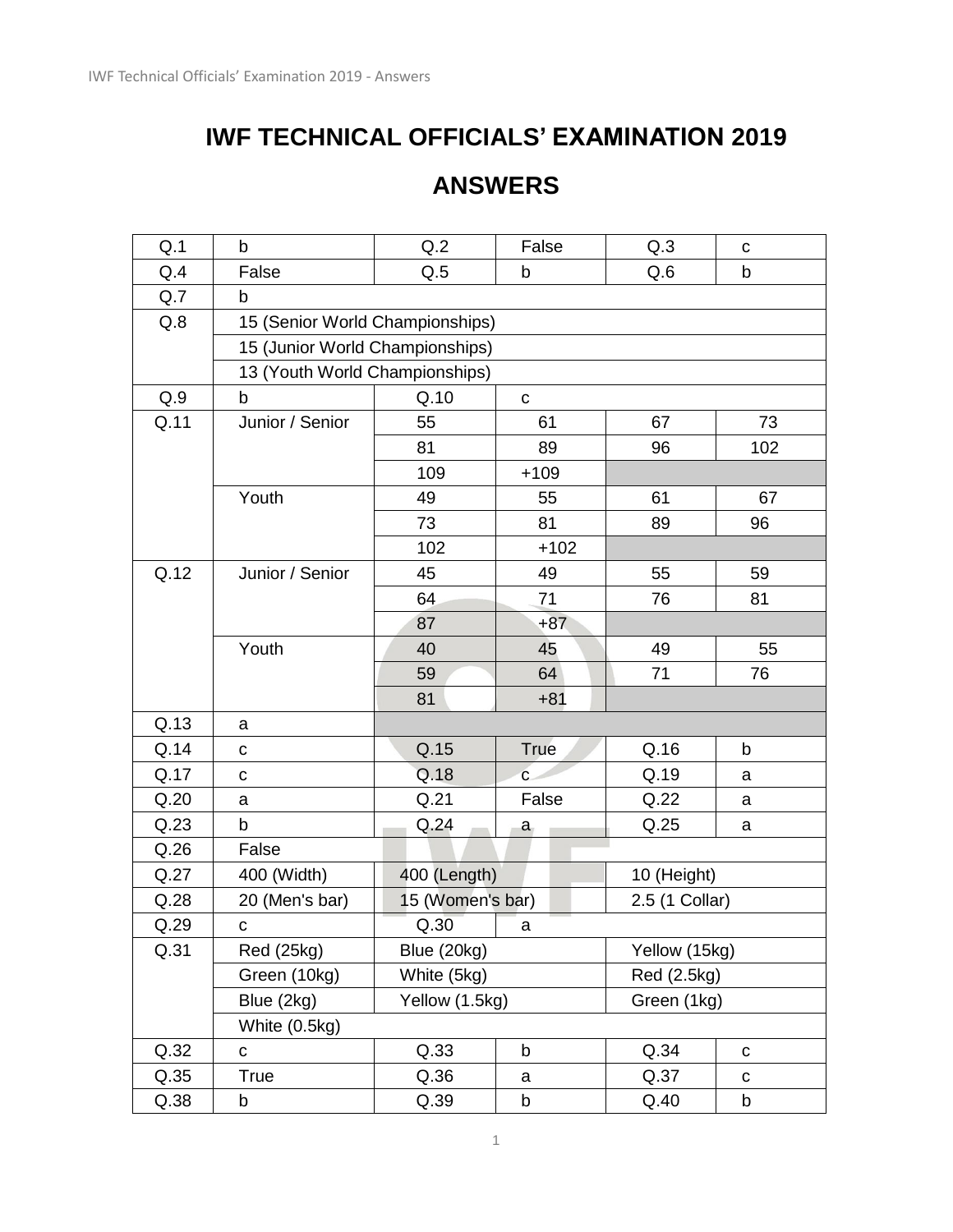| Q.41  | a                           | Q.42  | $\mathsf b$                 | Q.43 | True        |
|-------|-----------------------------|-------|-----------------------------|------|-------------|
| Q.44  | b                           | Q.45  | b                           | Q.46 | a           |
| Q.47  | False                       | Q.48  | $\mathbf C$                 | Q.49 | a           |
| Q.50  | a                           | Q.51  | b                           | Q.52 | a           |
| Q.53  | b                           | Q.54  | False                       | Q.55 | a           |
| Q.56  | $\mathbf C$                 | Q.57  | a                           | Q.58 | a           |
| Q.59  | a                           | Q.60  | a                           | Q.61 | b           |
| Q.62  | b                           | Q.63  | $\mathsf{b}$                | Q.64 | C           |
| Q.65  | b                           | Q.66  | b                           | Q.67 | $\mathbf C$ |
| Q.68  | b                           | Q.69  | a                           | Q.70 | a           |
| Q.71  | b                           | Q.72  | b                           | Q.73 | False       |
| Q.74  | <b>Technical Controller</b> |       |                             | Q.75 | C           |
| Q.76  | C                           | Q.77  | Jury                        | Q.78 | b           |
| Q.79  | a                           | Q.80  | a                           | Q.81 | a           |
| Q.82  | C                           | Q.83  | C                           | Q.84 | C           |
| Q.85  | $\mathsf b$                 | Q.86  | <b>Technical Controller</b> |      |             |
| Q.87  | $\mathbf C$                 | Q.88  | $\mathbf c$                 | Q.89 | a           |
| Q.90  | False                       | Q.91  | $\mathsf b$                 | Q.92 | False       |
| Q.93  | b                           | Q.94  | $\mathsf b$                 | Q.95 | a           |
| Q.96  | $\mathbf C$                 | Q.97  | $\mathbf C$                 | Q.98 | b           |
| Q.99  | a                           | Q.100 | See below                   |      |             |
| Q.101 | (S) See Below               |       | (C&J) See below             |      |             |
|       | (T) See below               |       |                             |      |             |

- **Q.8, Q.27, Q.28, Q.31, Q.101:** 2 points for a complete answer, 1 point for 1 mistake, 0 point for 2 mistakes or more.
- **- Q.11, Q.13, Q.100:** 4 points for a complete answer, 3 points for 1 mistake, 2 points for 2 mistakes, 1 point for 3 mistakes, 0 point for 4 mistakes or more.
- **Other questions:** 1 point for each question.

### **Your percentage = (your points / 115) \* 100**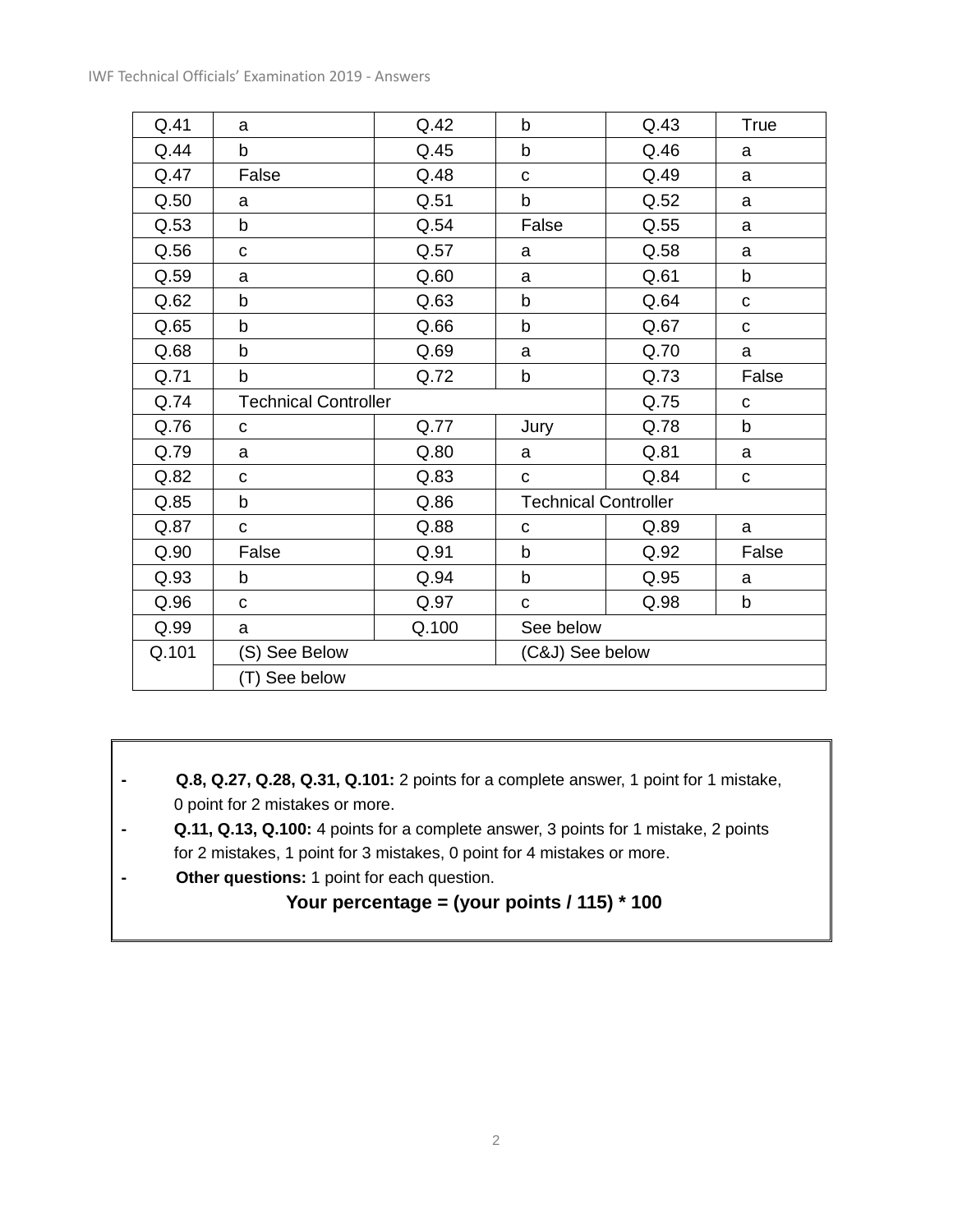## **Answers for optional questions (Q.100 and Q.101)**

#### **Protocol 1**

#### Previous World Records: S: 137, J: 172, T: 308

**B Group Competition 12:00**

|     | Name |     | Snatch   |                 |     | C&J |                                  |     |       |     | <b>Best</b> |       |       |
|-----|------|-----|----------|-----------------|-----|-----|----------------------------------|-----|-------|-----|-------------|-------|-------|
| Lot |      | 2   |          | 3               |     | 2   | 3                                | S   | Place | C&J | Place       | Total | Place |
| 5   | A    | 134 | 140      | X<br>142        | 160 | 164 | $\boldsymbol{\mathsf{X}}$<br>167 | 140 | 2     | 164 | 6           | 304   | 6     |
| 44  | B    | 130 | 135      | 138             | 165 | 173 | $\times$<br>175                  | 138 | 5     | 173 | 2           | 311   |       |
| 99  | C    | 140 | X<br>142 | $\times$<br>142 | 165 | 171 | 173<br>$\mathsf{X}$              | 140 |       | 171 | 3           | 311   |       |

|     | A Group |     |                           | Competition 18:00 |                 |          |            |     |       |     |             |       |       |
|-----|---------|-----|---------------------------|-------------------|-----------------|----------|------------|-----|-------|-----|-------------|-------|-------|
|     | Name    |     | Snatch                    |                   |                 | C&J      |            |     |       |     | <b>Best</b> |       |       |
| Lot |         |     | 2                         | 3                 |                 | 2        | 3          | S   | Place | C&J | Place       | Total | Place |
|     | D       | 134 | 137                       | 140               | $\times$<br>165 | 165      | X<br>166   | 140 | 4     | 165 | 5           | 305   | 5     |
| 40  | E       | 140 | X<br>142                  | X<br>142          | 165             | X<br>173 | X<br>173   | 140 | 3     | 165 | 4           | 305   | 4     |
| 42  | F       | 130 | 136                       | 138               | 165             | 174      | X<br>175   | 138 | 6     | 174 |             | 312   |       |
|     |         |     | New World Record Holders: |                   |                 | (S) C,   | $(C&J)$ F, |     | (T) F |     |             |       |       |

**Protocol 2**

Previous World Records: S: 98, J: 119, T: 217

**B Group Competition 12:00**

|     | Name |         | Snatch |                                  |          | C&J      |          |     |       |     | <b>Best</b>    |       |       |
|-----|------|---------|--------|----------------------------------|----------|----------|----------|-----|-------|-----|----------------|-------|-------|
| Lot |      |         | 2<br>3 |                                  |          | 2        | 3        | S   | Place | C&J | Place          | Total | Place |
| 5   | A    | 97      | 100    | X<br>101                         | 118<br>X | 118      | 120      | 100 |       | 120 | $\overline{2}$ | 220   | 2     |
| 44  | B    | 98<br>X | 98     | $\boldsymbol{\mathsf{X}}$<br>100 | 115<br>X | 115      | X<br>120 | 98  | 5     | 115 | 4              | 213   | 5     |
| 99  | C    | 95      | 98     | 100                              | 118      | X<br>120 | 120      | 100 | 2     | 120 | 3              | 220   | 3     |

#### **A Group Competition 18:00**

|     |      |                           | Snatch |                      |   |     |  | C&J |   |       |     |       |     | <b>Best</b> |       |       |
|-----|------|---------------------------|--------|----------------------|---|-----|--|-----|---|-------|-----|-------|-----|-------------|-------|-------|
| Lot | Name |                           | 2      | 3                    |   |     |  | 2   | 3 |       | S   | Place | C&J | Place       | Total | Place |
|     | D    | 96                        | 98     | 100                  |   | 115 |  | 121 | X | 122   | 100 | 4     | 121 | 1           | 221   |       |
| 40  | E    | 96                        | 100    | 102<br>X             |   | 115 |  | 120 | X | 120   | 100 | 3     | 115 | 5           | 215   | 4     |
| 42  | F    | 93                        | 96     | 98                   | X | 115 |  | 115 | X | 120   | 98  | 6     | 115 | 6           | 213   | 6     |
|     |      | New World Record Holders: |        | $(S)$ A,<br>(C&J) D, |   |     |  |     |   | (T) D |     |       |     |             |       |       |